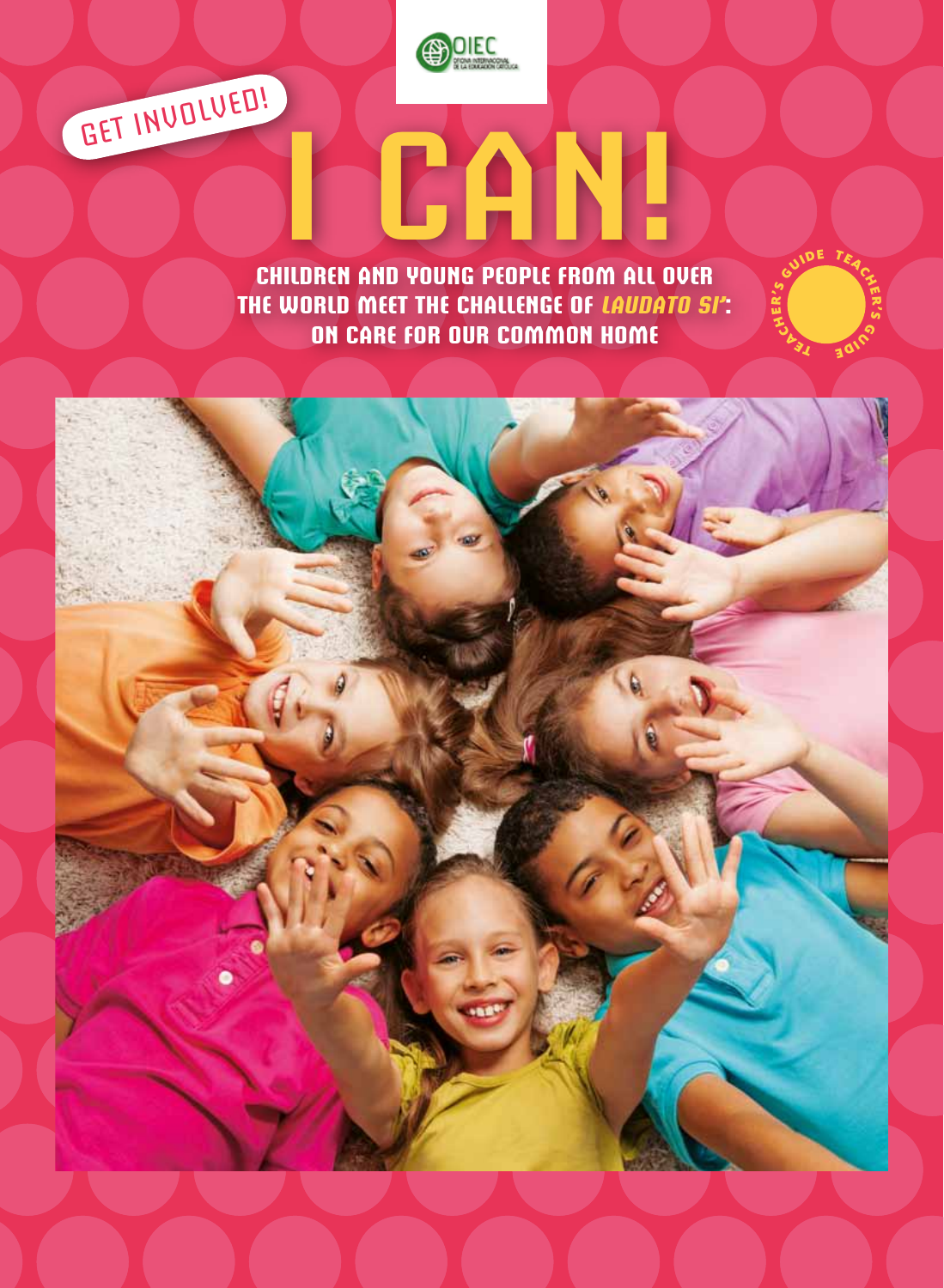

**«The urgent challenge to protect our common home** includes a concern to bring the whole human family together to seek a sustainable and integral development, for we know that things can change… Humanity still has the ability to work together in building our common home… **Young people demand change.** They wonder how anyone can claim to be building a better future without thinking of the environmental crisis and the sufferings of the excluded».

**(***Laudato si'* **13)**

**Education** will be inadequate and ineffectual unless we strive to promote a **new way** of thinking about **human** beings, **life, society** and our **relationship** with **nature.**

With their professionalism and the richness of their humanity they provide, educators are all called to **help young people to become the builders of a more united and peaceful world.**

#### **Dear brothers and sisters**

Pope Francis

I'm certain that children and young people today need a life that brings about hope and seeks the beauty, the truth and the communion with the others in order to achieve a common growth. **Young people should** therefore **be heard**: it's the «apostolate of the ear»: **we must listen to children and young people.**

Dear children, dear young people, we can't live without facing challenges, without meeting challenges… Please, don't just observe life from the balcony! Meet the challenges... **You must make noise; you are the seed of change of this society.**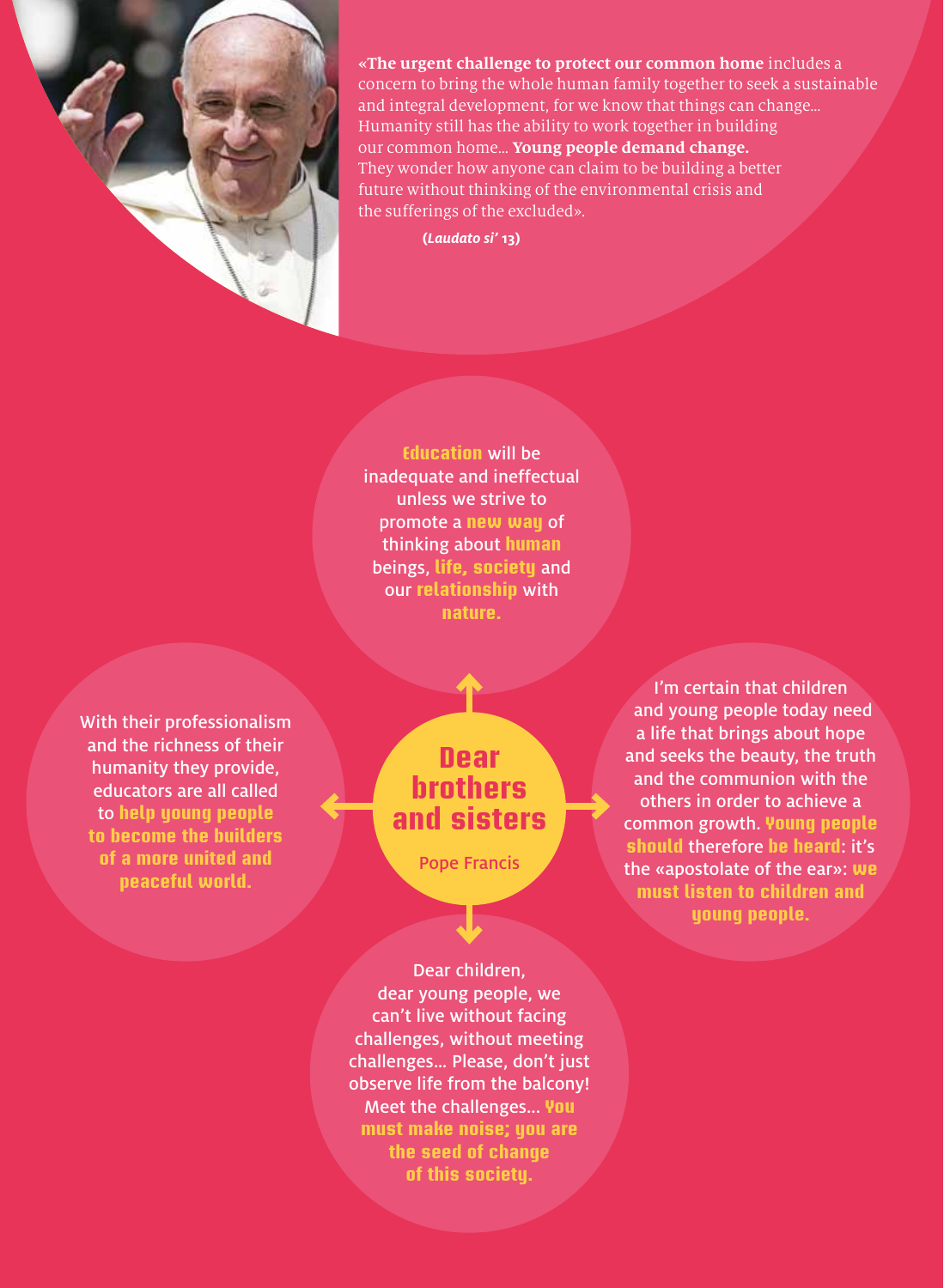#### **«Children and young people need only an opportunity to change the world»**



#### Dear teachers:

It is urgent to humanize the education, focusing on the children and young people, giving them the autonomy and the principal role they need to play so they can grow from within, amid a community which is alive, interdependent, tied to a common fate and which leads us to the fraternal humanism.

In this new scenario, and in order to educating from the capabilities and the uniqueness of each one, adults must step back, they need to say less and to listen more: listen to children and young people. Educating is so much more than teaching. We have to provide the conditions and the space for them to build together a project of change capable to transform their real contexts. Let's trust them, without any fear… We'll be amazed.

#### **Cardinal Giuseppe Versaldi**

Prefect for the Congregation for Catholic Education



Dear children, dear young people:

Open your heart; let yourselves be impacted by the reality, whether near or far, that surrounds you; empathize with the people, with their social and ecological settings; exercise your mind creatively and critically and take action; don't take into account only what is good for you, but rather think about what good can you do for the others. Trust yourselves!

Therefore, join your heart, your mind and your hands, and take action, by getting committed, cooperating one with another, complementing one another without competing, showing solidarity, co-creating stories of personal, social, and environmental change.

Finally, I invite you to share your stories so they can inspire others, so people realize you can change the world.

> **Monsignor Angelo Vincenzo Zani** Secretary of the Congregation for Catholic Education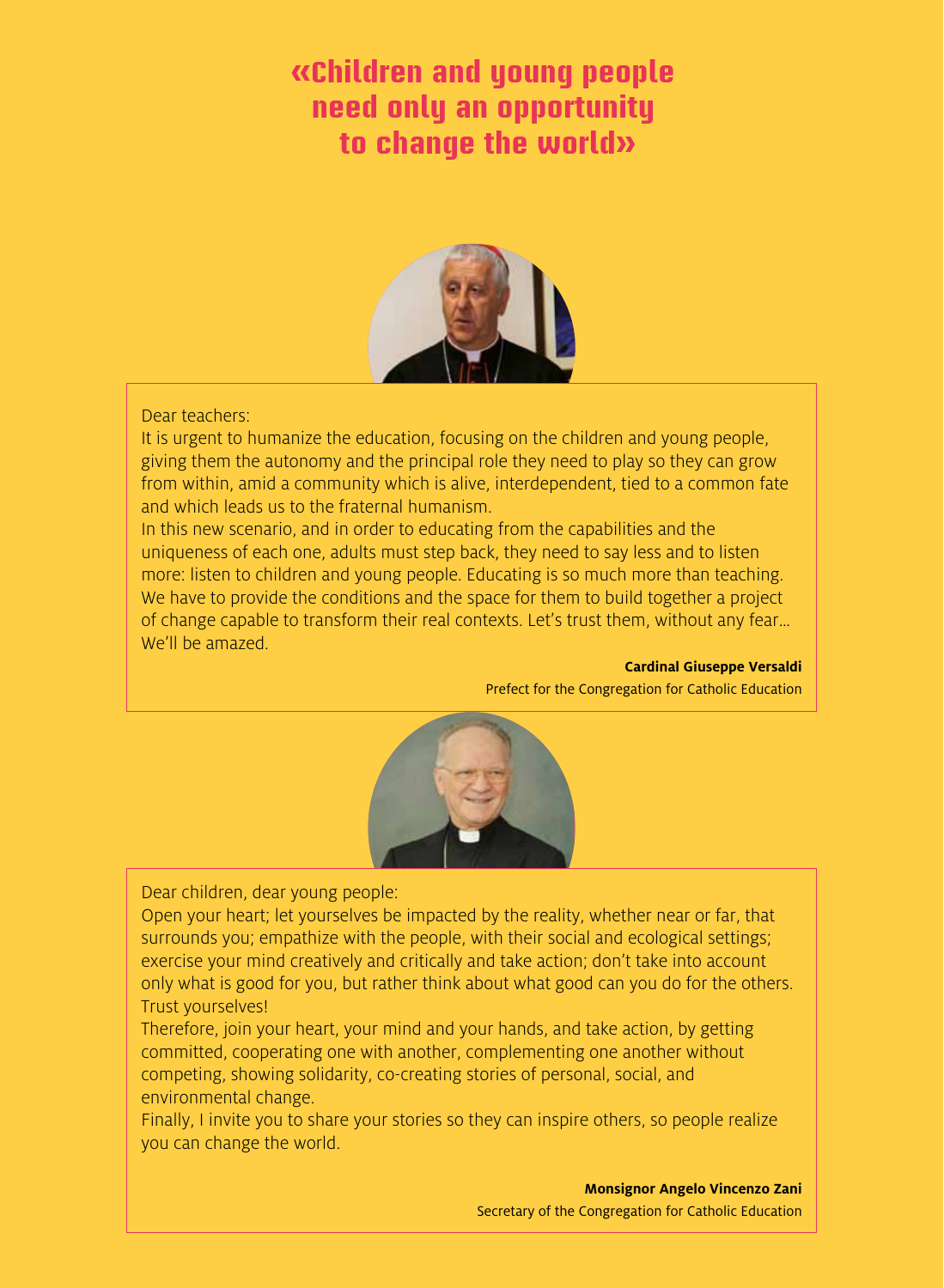# **WHAT?**

Co-creating a project or story of transformation, whose primary focus is L*audato si'* and the SDG, capable of meeting the challenges it presents.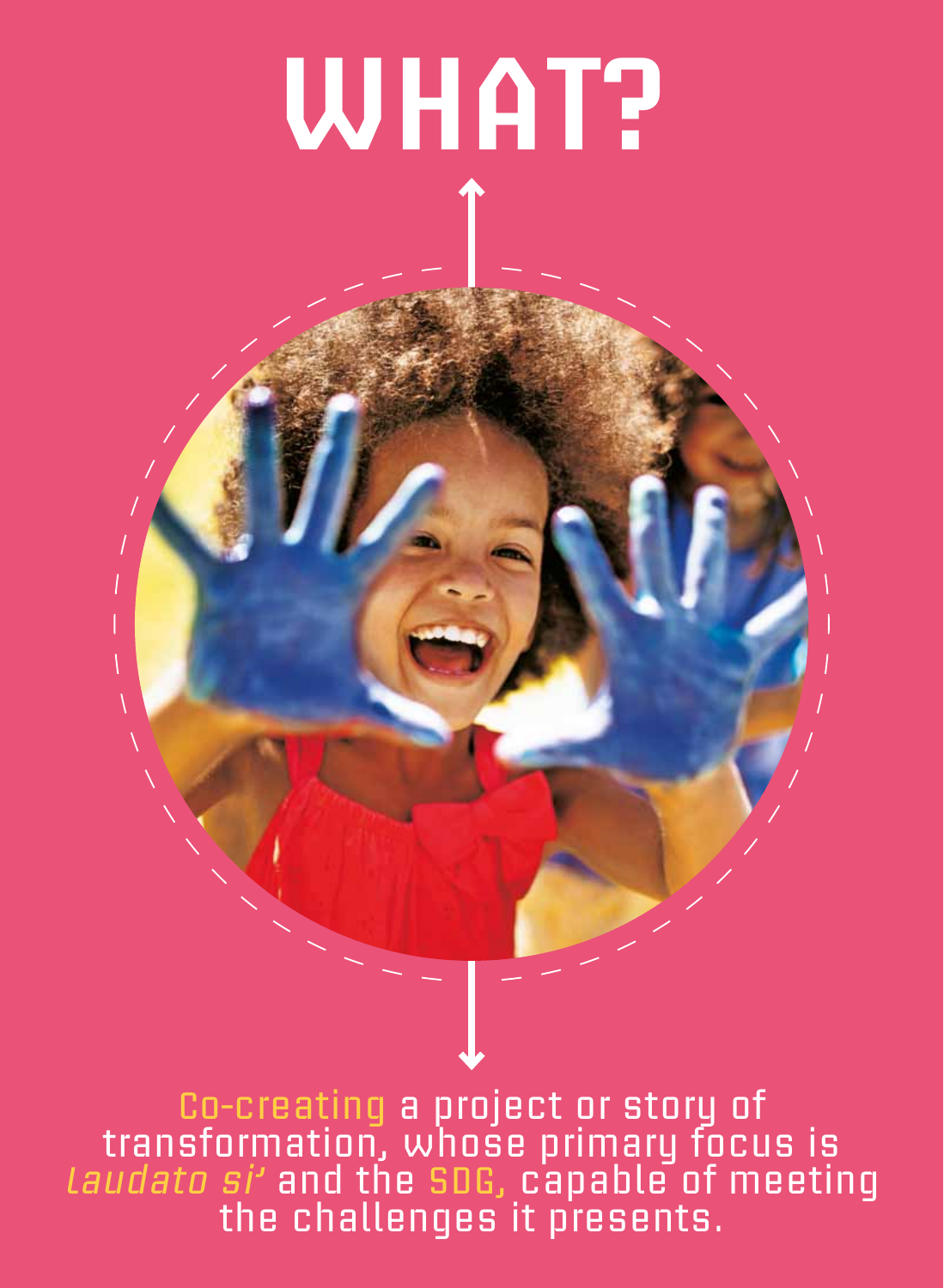**FOR WHAT?**

Responding to an urgent appeal… children and young people take on the challenge.

> «The human environment and the natural environment are deteriorating together, and this deterioration of the planet weighs upon the most vulnerable of its people… The urgent call and challenge to care for creation are an invitation for all of humanity  $\setminus$  to work towards sustainable and integral development»

> > **(Pope Francis and the Ecumenical Patriarch Bartholomew, 2017)**

**Pope Francis also suggests us:**  «There is a nobility in the duty to care for creation through little daily actions, and it is wonderful how education can bring about real changes in lifestyle»

 **(***Laudato si'* **211).**

On September 1st 2017 in a joint message, Pope Francis and Ecumenical Patriarch Bartholomew «urgently appealed to hear the cry of the earth and to attend to the needs of the marginalized…» and then they added: «there can be no sincere and enduring resolution to the challenge of the ecological crisis and climate change unless the response is concerted and collective, unless the responsibility is shared and accountable, unless we give priority to solidarity and service».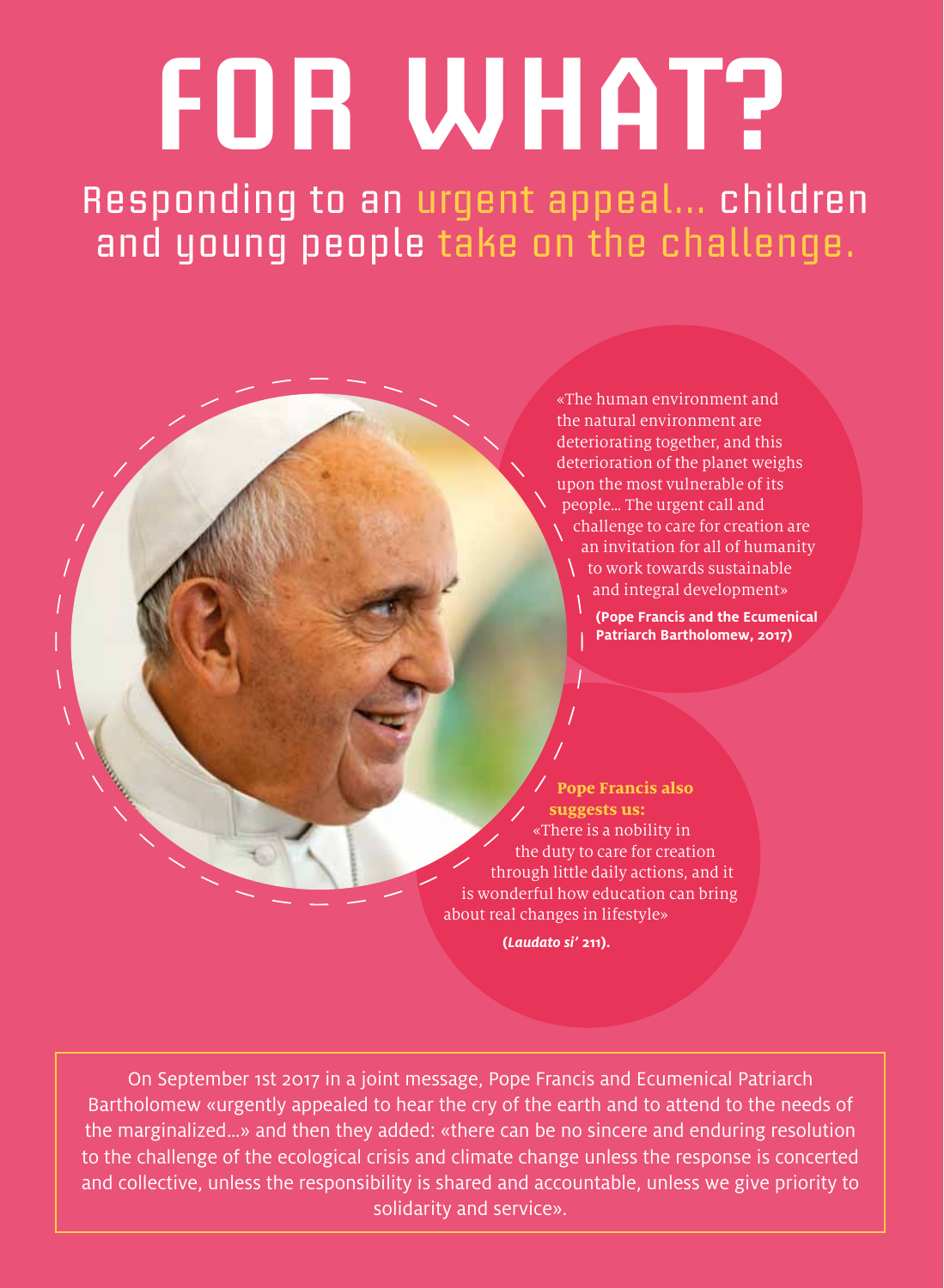

From the education we wish to resp<br>to these challenges with **responsition**<br>**imagination, cooperation and<br>commitment,** from every educational rom the education we wish to respond to these challenges with **responsibility, imagination, cooperation and**  institution, from every classroom, from every

training activity, both official and non-official.

We won't do it without the children and young people; we won't do it by telling them what to do or what not to do; **we'll do it by empowering them so they can feel inside what has been harmed, so they can empathize and jointly think of an achievable and attainable solution which they can make possible and share;** they will thus be able to convey and to inspire others to help create a global movement of

change and improvement of the common home and the dignity of the human person, a movement featuring them, who are full of originality and who lack of the damage, corruption and interests of adults and markets; **they will transform their tangible reality and environment and they will bring about thousands and millions of stories of change.**

For that purpose children in every classroom of every school, of every district, of every city and country will be offered to name a challenge and to critically, creatively and cooperatively meet the challenge and work on it by following **the Design for Change (DFC) methodology.**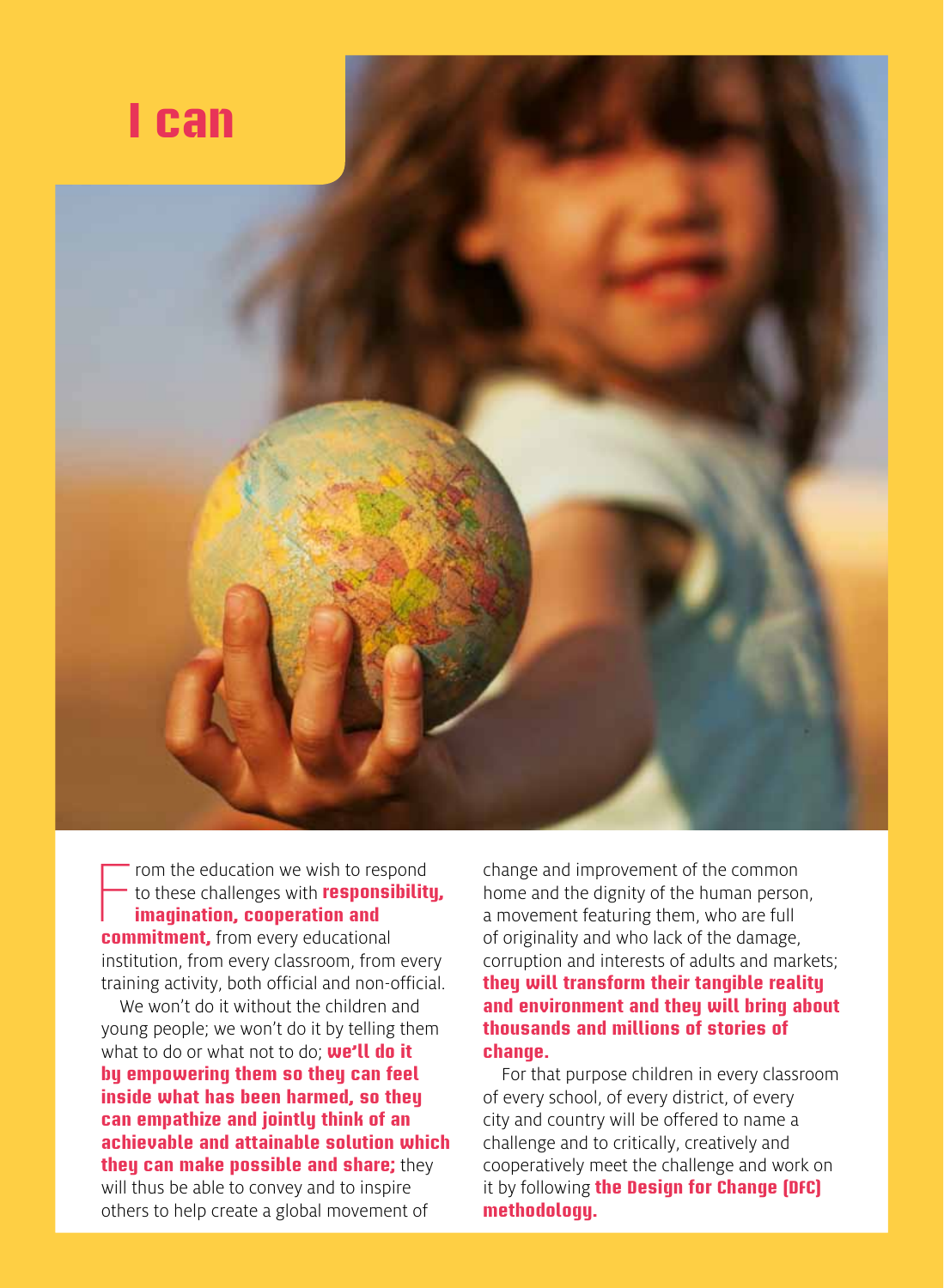# **Education should teach us that we can.**



## **What's Design for Change?**

I's a methodology that came into being<br>in India by **Kiran Bir Sethi.** Through this<br>methodology students are empowered<br>so they become proactive and committed t's a methodology that came into being in India by **Kiran Bir Sethi.** Through this **n** methodology students are empowered to the transformation and improvement of people and their backgrounds. Children over three years old can identify a problem of their environment or community and reach a solution along with other children.

Every project or story consists of four simple steps that lead them to change their personal, social and environmental reality:

- **Feel** the needs and problems.
- **Imagine** new solutions.
- **Do and make** the change possible.
- **Share** their story of transformation in order to inspire other children.

By doing so they create a global chain made up of children and young people that change lives and change the world. To that end they put in action **four basic skills:**

- **Critical thinking**
- **Creativity**
- • **Cooperation**
- • **Communication**

Thus, by getting involved, by putting in action these skills, by following their motto «I can!», everyone is able to change the lives of many people; they create jobs, reduce child labor, restore the forests, recycle waste, save energy, reduce or eradicate bullying at school, avoid marginalization of their classmates, save and de-contaminate water, fight against forced child marriage, create healthy habits, stand up for towns that are less focus on adults…

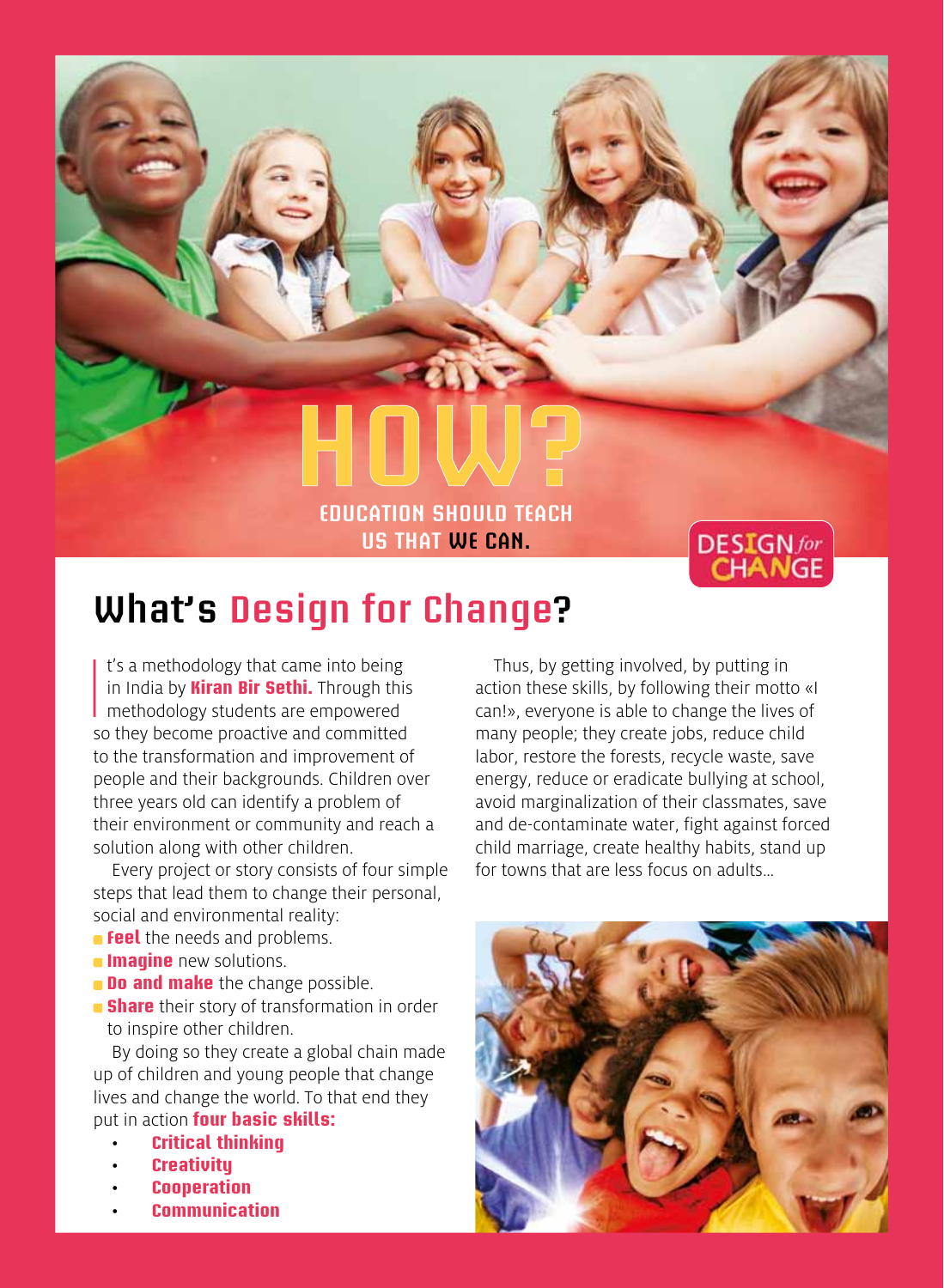# **METHODOLOGY**

#### Stages of each project of change. For groups of 3 to 25 years-old and over

# 1. FEEL

**Heart Observe, listen, analyze. Think from the heart**

**They explore the environment.** (classroom, school, neighborhood, city ...).

#### *C* They try to understand. They discuss and deepen into the focus for action with

realism. They listen at each other.

They exercise their empathy.

#### **They achieve a consensus.** about the problem that they are most concerned and want to solve.

**They involve the community.** Interview the affected to understand and know the real causes.

- 1. What do you know about your environment?
- 2. Organizing the information.
- 3. Locating the focus for action.
- 4. Choosing a focus.
- 5. Achieving an understanding.
- 6. Synthesizing what has been learned.
- 7. Creating a challenge.

#### 2. IMAGINE **Mind**

**Think about the way to solve the problem Creative and cooperative stage**

#### **They propose lots of ideas**  They want to create a huge impact, which benefits as much people as possible and which creates a durable change.

- **They combine and improve ideas**  They cooperate and co-create
- **They ground their ideas and propose a prototype**
	- 1. They propose lots of ideas
	- 2. They choose the best ones
	- 3. They make a prototype
	- 4. They implement the proposal
	- 5. They make a work plan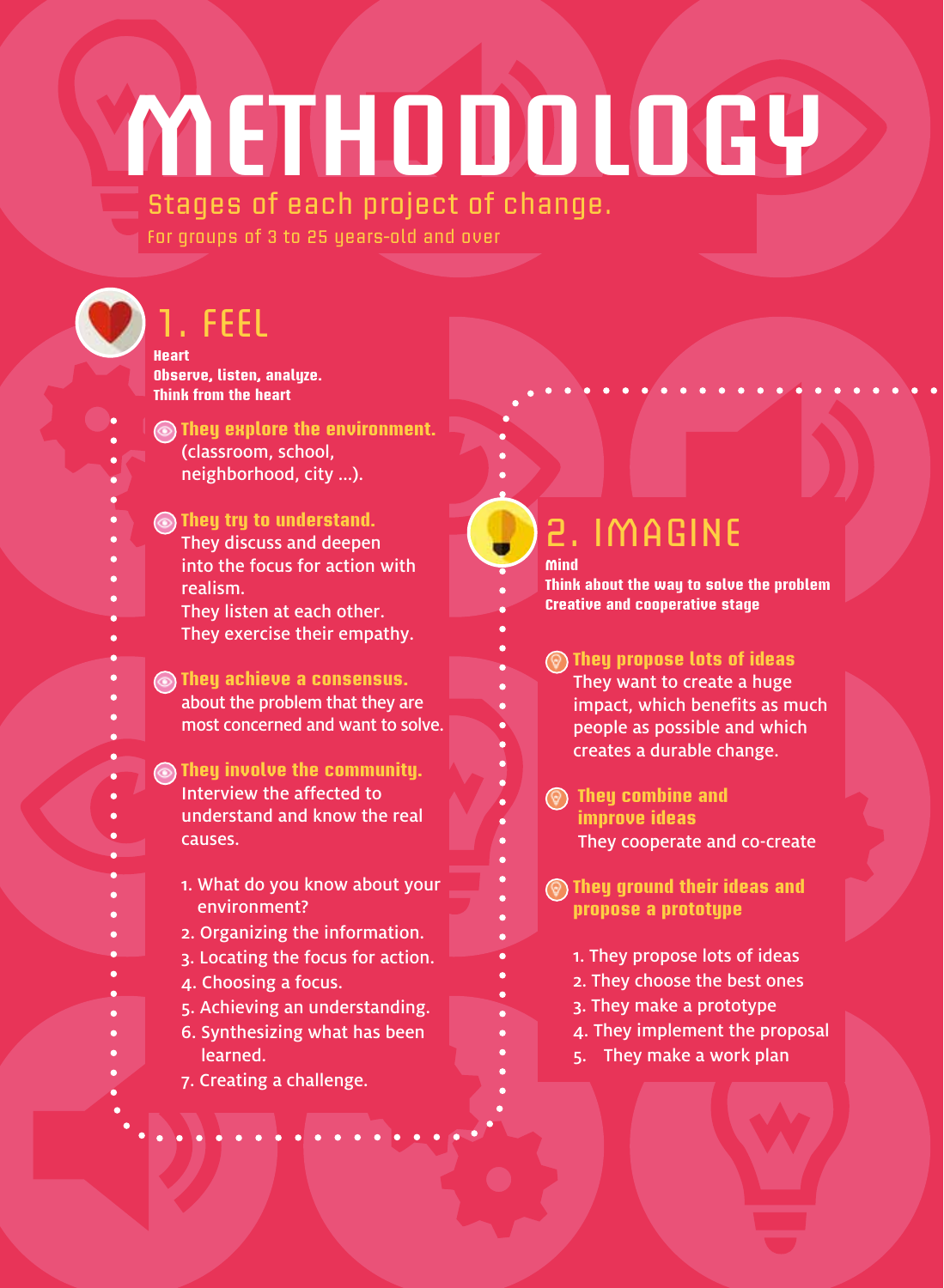## 4. SHARE **<sup>1</sup>**

**Hands and feet Take action, they share in their community. They «create ecological citizenship» (Laudato si' 211)**

**They share with the others** what they have done.

**They inspire others** with the followed process or the product achieved.

**(a) They disseminate their project** in the classroom, at the school, in the district, city, world.

**They celebrate and share** their satisfaction and achievements.

**They gather all the notes,** photos, drawings, videos and documents of the project and **make a short video or tell their story of change,** and they upload it to the national or global DFC platform.

1. *Design for Change in Spain and in the countries that use to bring together the very essence of this step: they reflect in evolve to improve.*

# 3. DO

#### **Hands**

- **This is a very exciting stage: they feel more**
- **deeply that they can change the world,**
- **whether near of far…, and they do it.**

#### **Make a plan**

- By making a list with all the
- activities they are going to
- make; they document the
- development of the chosen
- idea:
	- What resources will they need?
	- How long will it take them to make the project?
	- They will distribute tasks and assign responsibilities

#### **<sup><b>They make their idea real**</sup> They build the idea and

- implement it.
- They work as a team and they get advice from their teachers, experts on the issue, or leaders

**<b>C** They think about how did they **change** and how their tangible realities change as well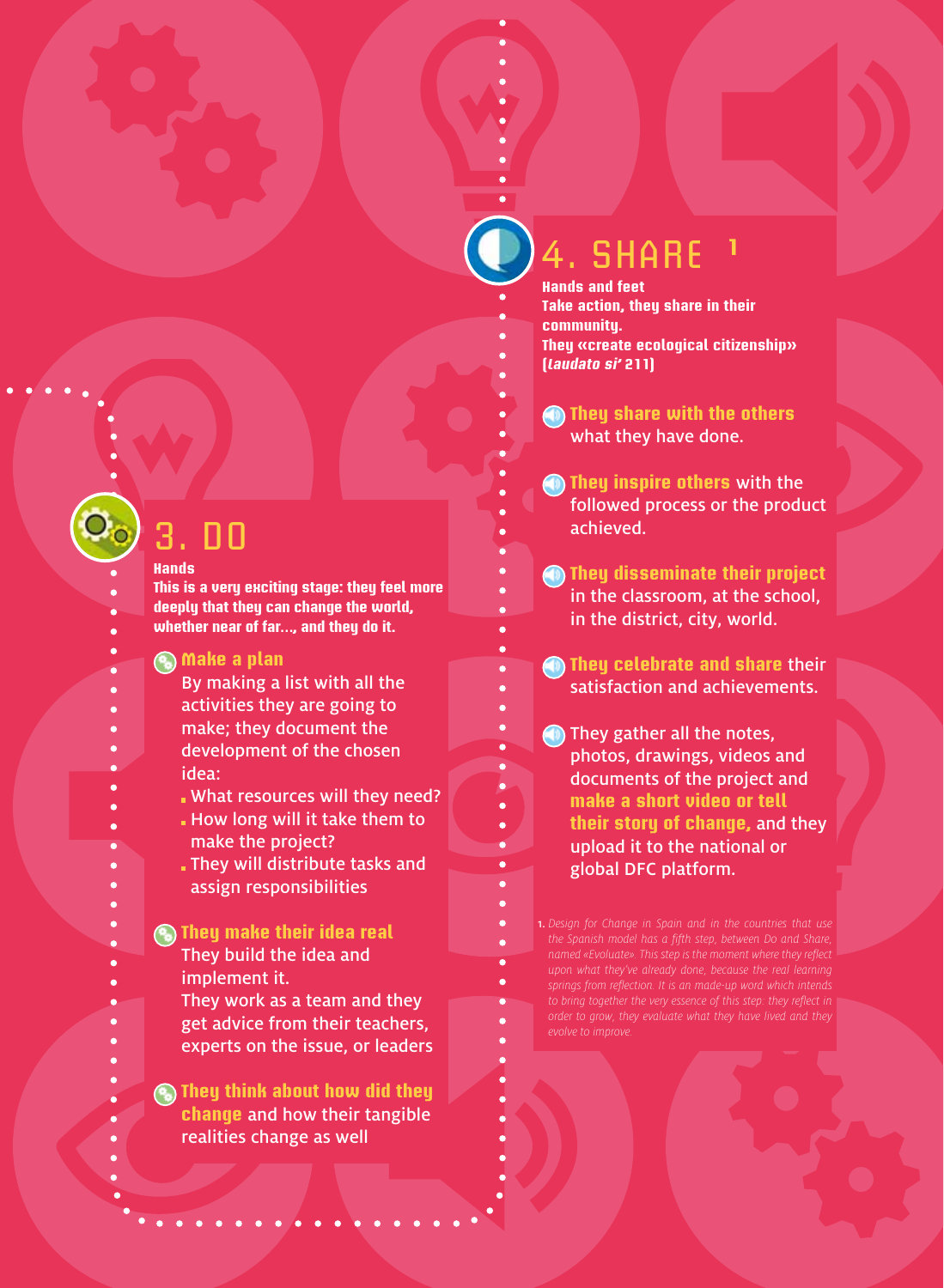# **Guidelines**

Steps that you should follow to make projects of CHANGE WITH DFC . . .

### COME INTO CONTACT WITH THE LEADER DFC OF YOUR COUNTRY

- You'll find their details at **www.dfcworld.com/oiec**
- If there's no DFC leader in your country or you can't contact him, address yourself
- to DFC global: **contact@dfcworld.com**

### THE DFC LEADER WILL PROVIDE YOU WITH:

Teachers' training

1

2

3

- It's a key element. DFC methodology requires a new teacher role in the classroom,
- because he has to facilitate, arbitrate, let the student become the main character,
- empower him, trust him… That's why teachers have to be trained for their new
- role. It can involve additional cost. Financial aid can be obtained.
- Booklet to follow the steps of the project.
- Support and advice.

### COMPLETE YOUR TRAINING AND RAISE AWARENESS THROUGHOUT THE POPULATION

- Reflect and deepen on the methodology. Self-training.
- Be ready for your new role in the learning project and for empowering your
- students.
- Set the mood and trust them.
- Raise awareness in the school community.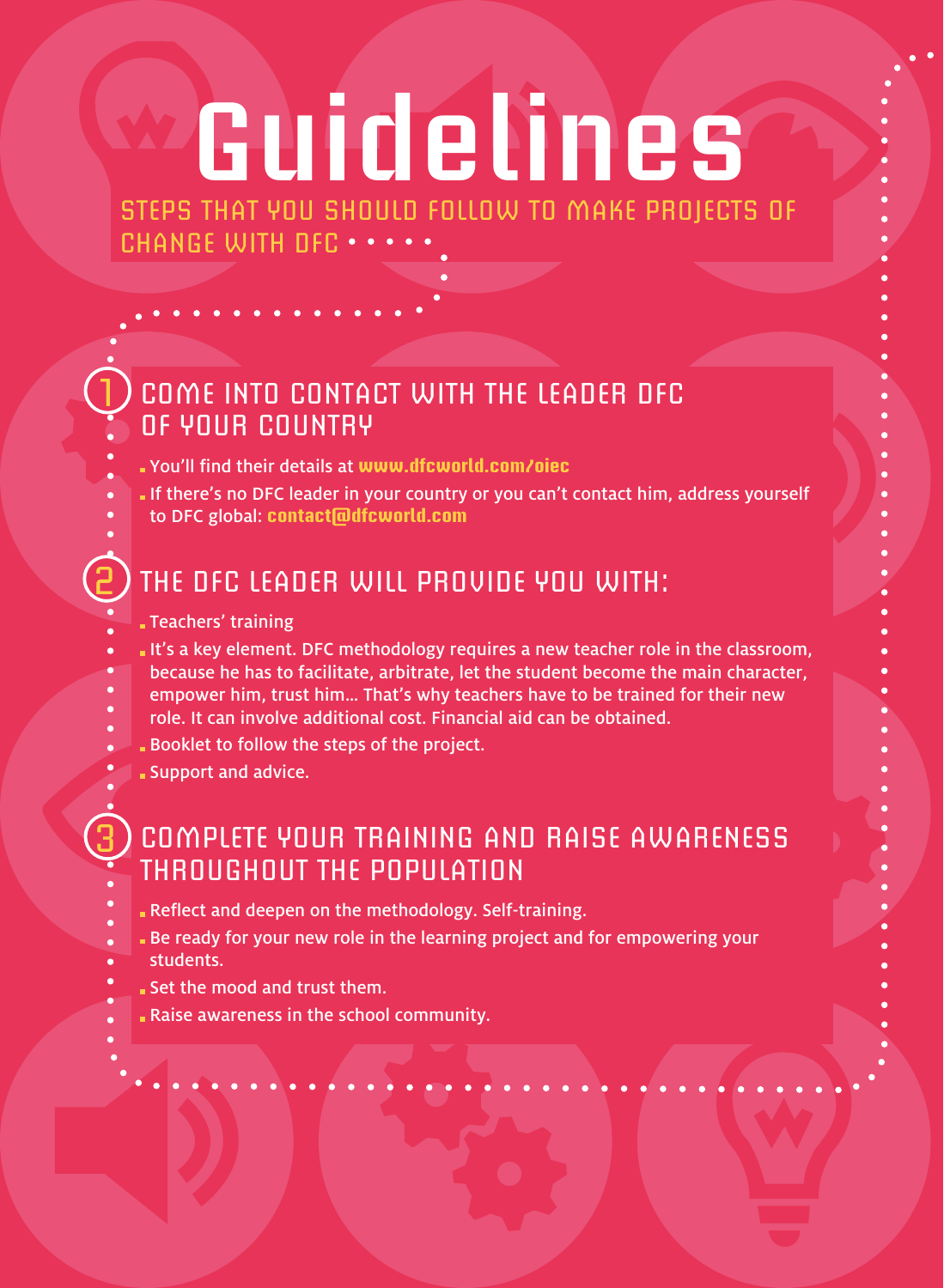### MAKE THE DFC PROJECT, THE STORY OF CHANGE

- Follow the four steps:
- 1. Feel
- 2. Imagine
- 3. Do
- 4. Share
- Keep an eye on the project, trust, do not interfere.
- You can make the project intensively (four or more days a week) or extensively
- (two to four hours a week).
- You can integrate into the curriculum or do it at the end of each term, when the academic content has been finished.

#### SHARE THE PROJECT OR THE STORY OF CHANGE

- Follow the steps provided and don't forget to share
- Keep an eye on the project and make sure that they are collecting evidence:
- photos, videos, drawings, testimonies…
- Share it and celebrate it in your classroom, at your school, in your education community.
- Upload the video or the written story to the DFC web page of your country or the global one.

#### MAKE NEW PROJECTS

- Everything will go magically.
- Empathy mood will grow.
- Everyone (teachers, students, families) will get properly involved, and everyone will play the appropriate role.

#### INSPIRE OTHERS

7

6

5

4

- The other teachers of your group or your school.
- Other schools in the area (public, private, catholic, non catholic…)

## **Feel, imagine, do, share**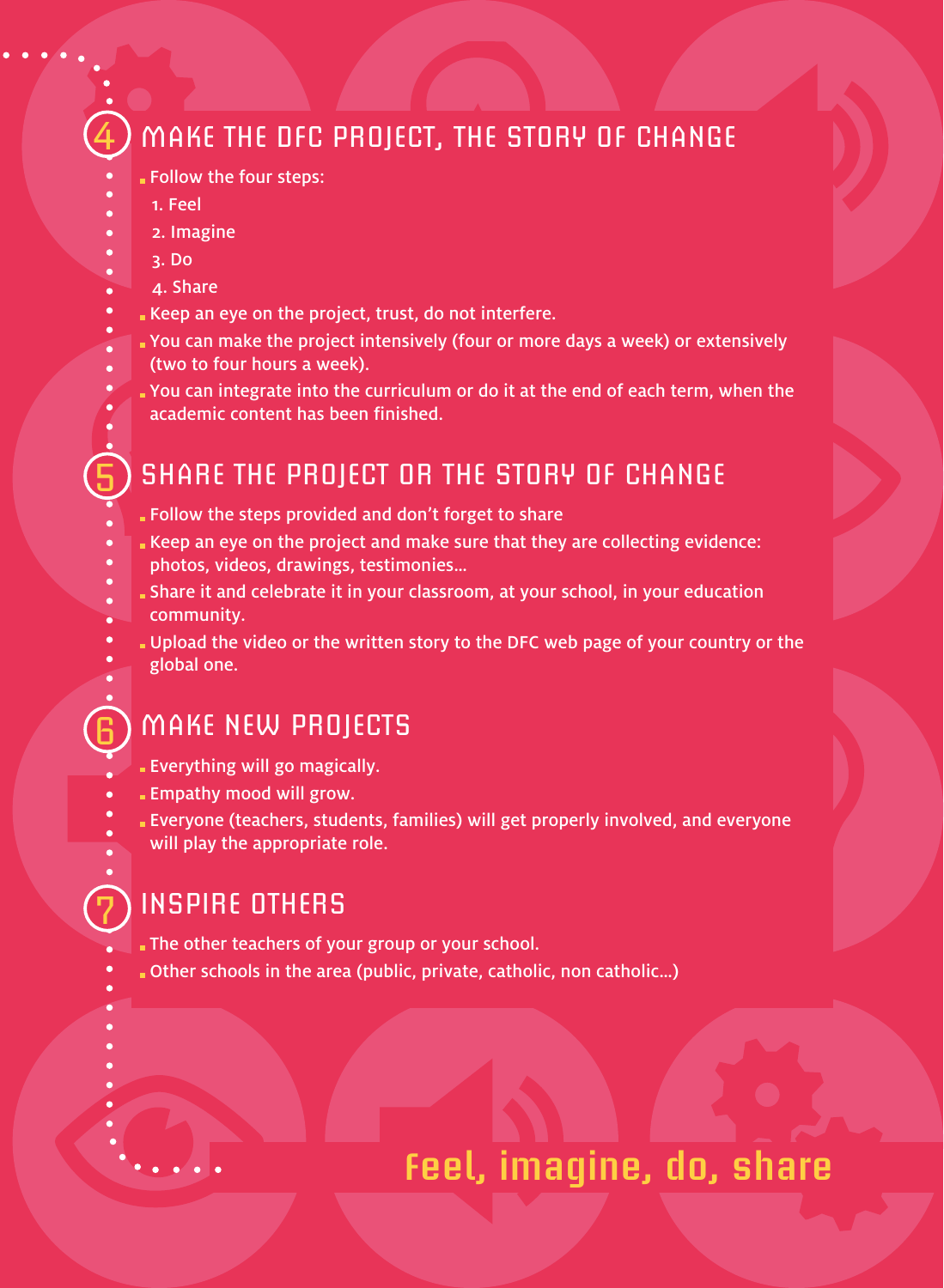# **WITH WHOM?**

## Some other faiths and institutions make similar calls… Let's work together...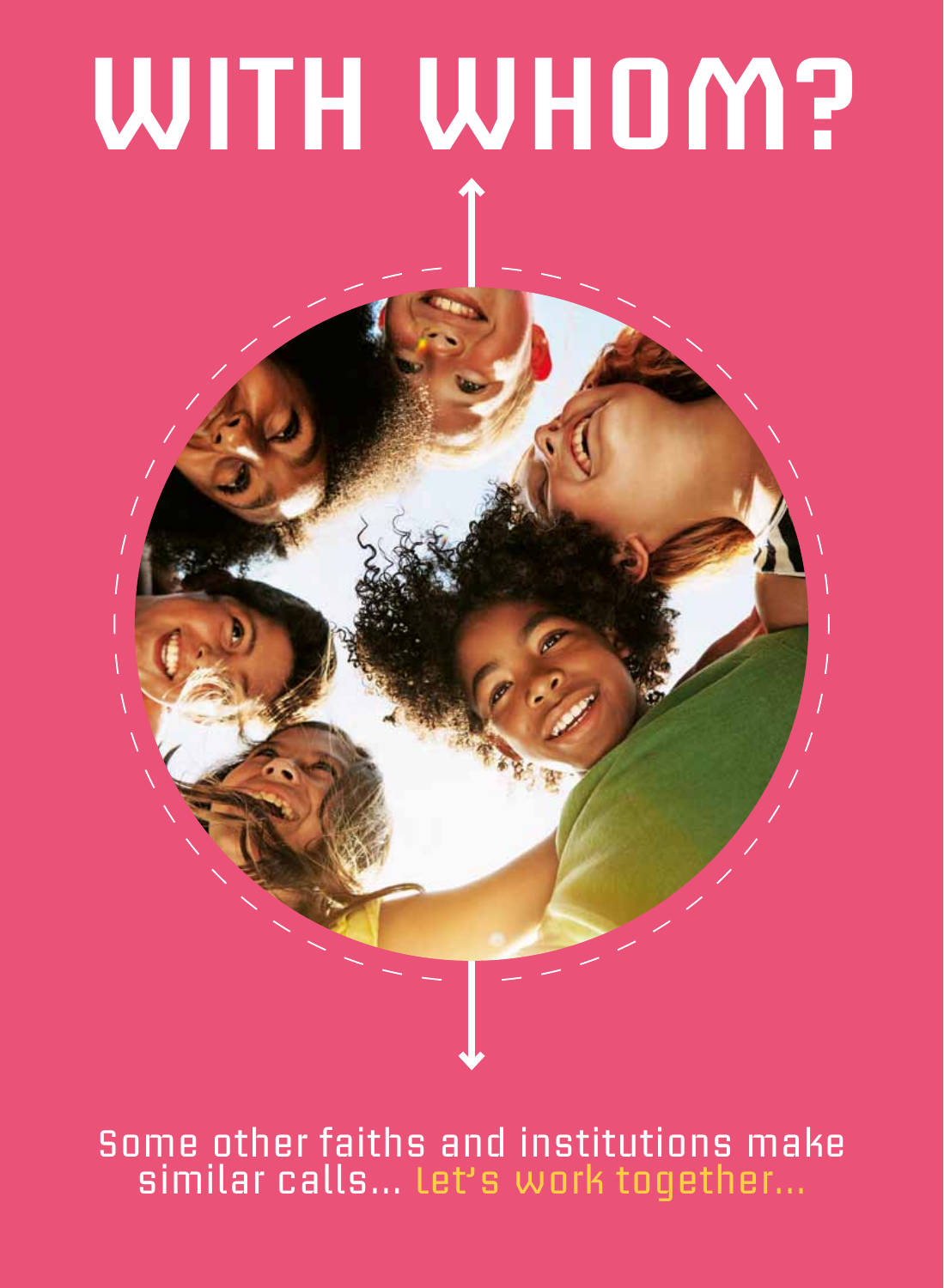«We need a conversation which includes everyone, since the environmental challenge we are undergoing, and its human roots, concern and affect us all… We require a new and universal solidarity».

**(***Laudato si'* **14)**

«These statements… echo the reflections of numerous scientists, philosophers, theologians and civic groups, all of which have enriched the Church's thinking on these questions»

**(***Laudato si'* **7)**

Working on the challenges presented by **Laudato si',** children and young people from all over the world commit, in turn, to achieve **the sustainable development goals (SDG) for 2030:**

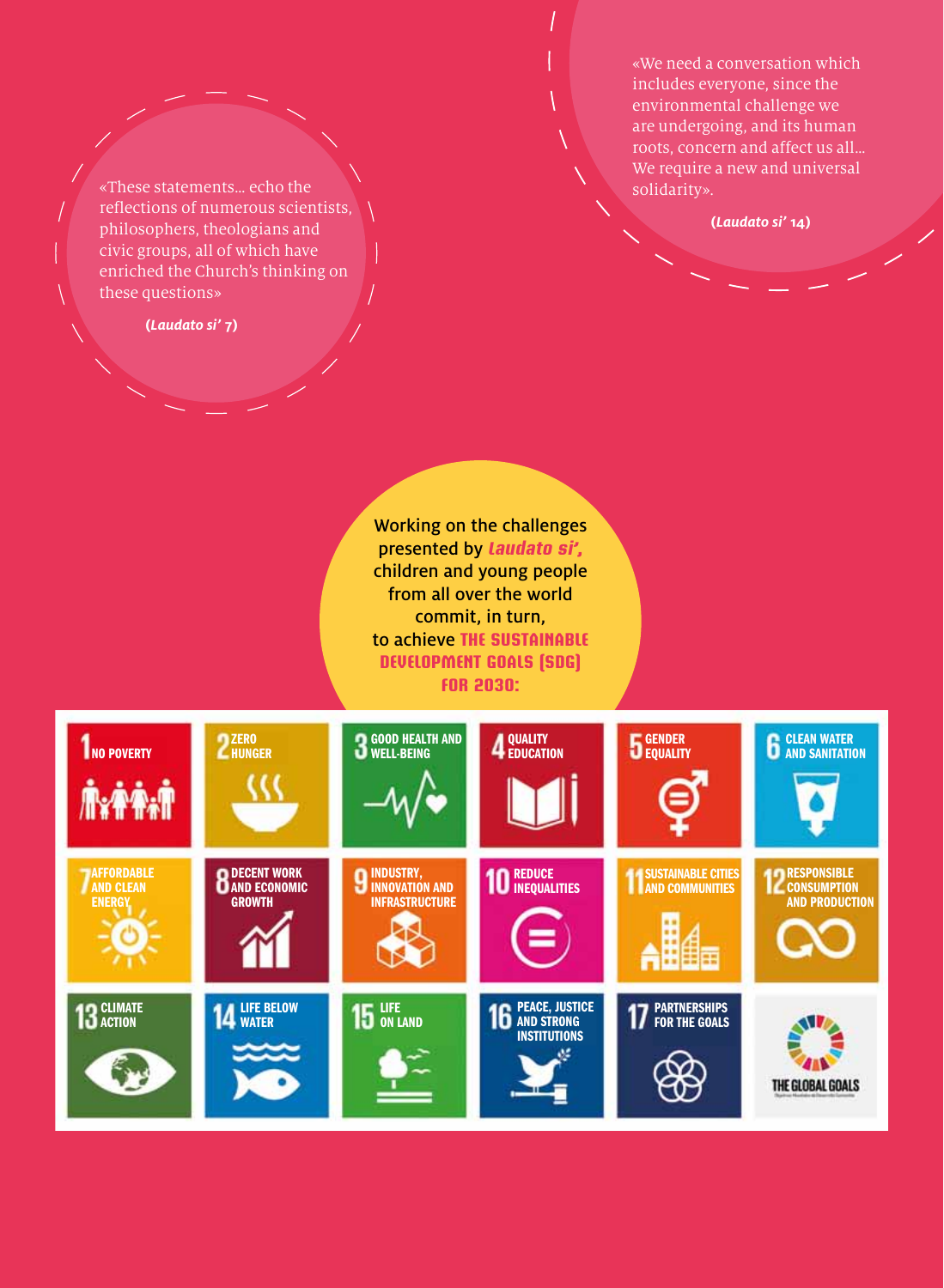# **Chronogram** A

#### BROADCAST AND START MID DECEMBER 2017

From this moment on, project and stories of change can be made and uploaded to DFC platform.



#### IMPLEMENTATION OF PROJECTS OF CHANGE BY CHILDREN AND YOUNG PEOPLE FROM ALL OVER THE WORLD

From December 2017 to May 2019



### GLOBAL MEETING IN ROME

November 2019 To share the best stories of change to date

Gathering 8,000-9,000 children and young people so they tell the world what to do for the care of our «common home».

 How are they responding to the challenges presented by *Laudato si'*  and the Sustainable Development Goals (SDG)



#### KEEP MAKING PROJECTS OR STORIES OF CHANGE

 By inspiring many other people, creating a global net of children and young people who change and change their contexts… and who create a more human, fraternal and ecologic world.

# **Feel, imagine, do, share**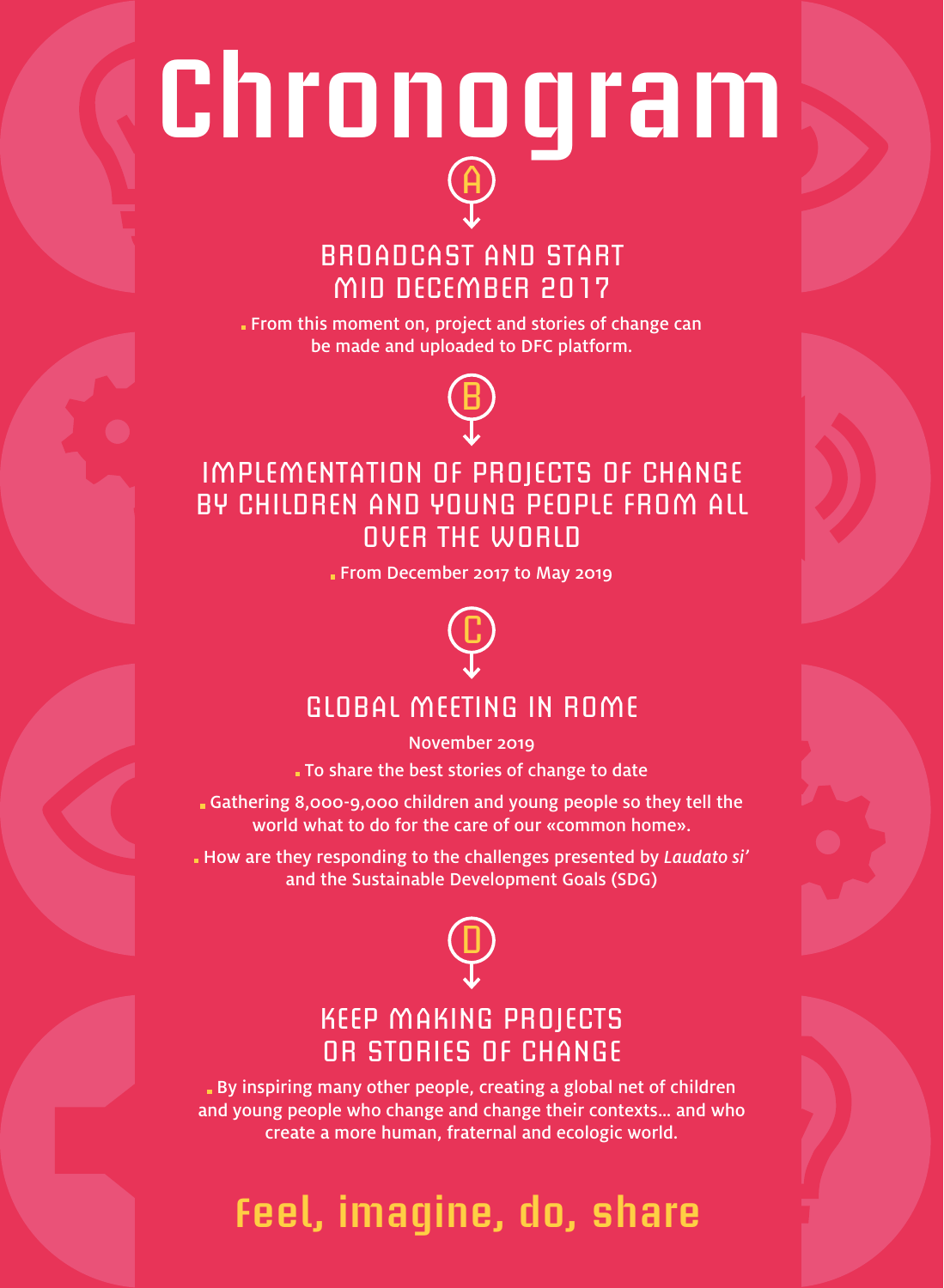# WHO INVITES CHILDREN AND YOUNG PEOPLE TO TAKE PART?

Feel, imagine, do and share projects of personal and ecological and social change



OIEC is committed with the Congregation for the Catholic Education to respond to the challenges presented by *Laudato si'* throughout its network

made up of more than 210,000 schools in more than 100 countries. DFC will help us promote the transformation of people and their environment though education.

The world, our world, needs to change, **and the youngest generations should say it and must do it.** As catholic teachers we must walk along with these young people in their task of building a common home, a home for peace and international justice, sustainable development and fight against poverty. **DFC is a wonderful tool to do so.**

**Philippe Richard.** Secretary of the OIEC (Catholic International Education Office)



The Education Commission of USG and UISG invite to take active part in this Global Project, which, although specific, is full of new synergies that allow us to

reduce the working gap so we can work together and join forces from the different institutions. **The world can be changed, but only from education; education can be changed, but only from teachers; teachers can be changed, but only from the students.** Let's work together using this methodological tool which encourages the social venture of children and young people. Let's trust them!

**Pedro Aguado.** Sch. P. President for the International Union Superior General



**From Scholas we would like to invite you dream that changing reality through education is possible,** as many children and young

people are already proving. **The good education starts at home, and our common home is asking us to look after it urgently and** 

**responsibly.** This is the commitment that Pope Francis undertook as leader of peace and encounter. Twenty years ago we started together a little experience in Buenos Aires with young Jews, Muslims and Christians, and thanks to your enthusiasm it was spread to the entire world. Thanks also to the trust that parents and educators have placed in us, this dream has become true. **Let's make an agreement on education to care for our common home!**

**José María del Corral.** President of Scholas Occurrentes



**OMAEC is joining this global initiative because we trust the new generations and their potential** to

create a fairer, more human, more fraternal world, committed to the care of the «common home». Our motto predisposes us to cooperate with education. «We enter to learn, we go out to serve». **That's why we engage to give our voluntary** assistance to serve education, with availability, experience, wisdom, resources and generosity.

> **José Antonio Cecilia.** President of the OMAECC, World Organization of Former Students of Catholic Education.



Design for Change offers the world a magical formula to ensure that every child o young person releases their superpower: **«I can!»**. We call this

**magical formula** FIDS (feel, imagine, do, share). When it is used, children and young people undertake some of the greatest challenges of our world and offer simple and innovative solutions. They tell the world that they don't need to be rich, or strong or over 18 to make changes. **They are already doing it, regardless of their age.** We invite you and your students to use this methodology and to help create a world where every child and young person knows that he/she can!